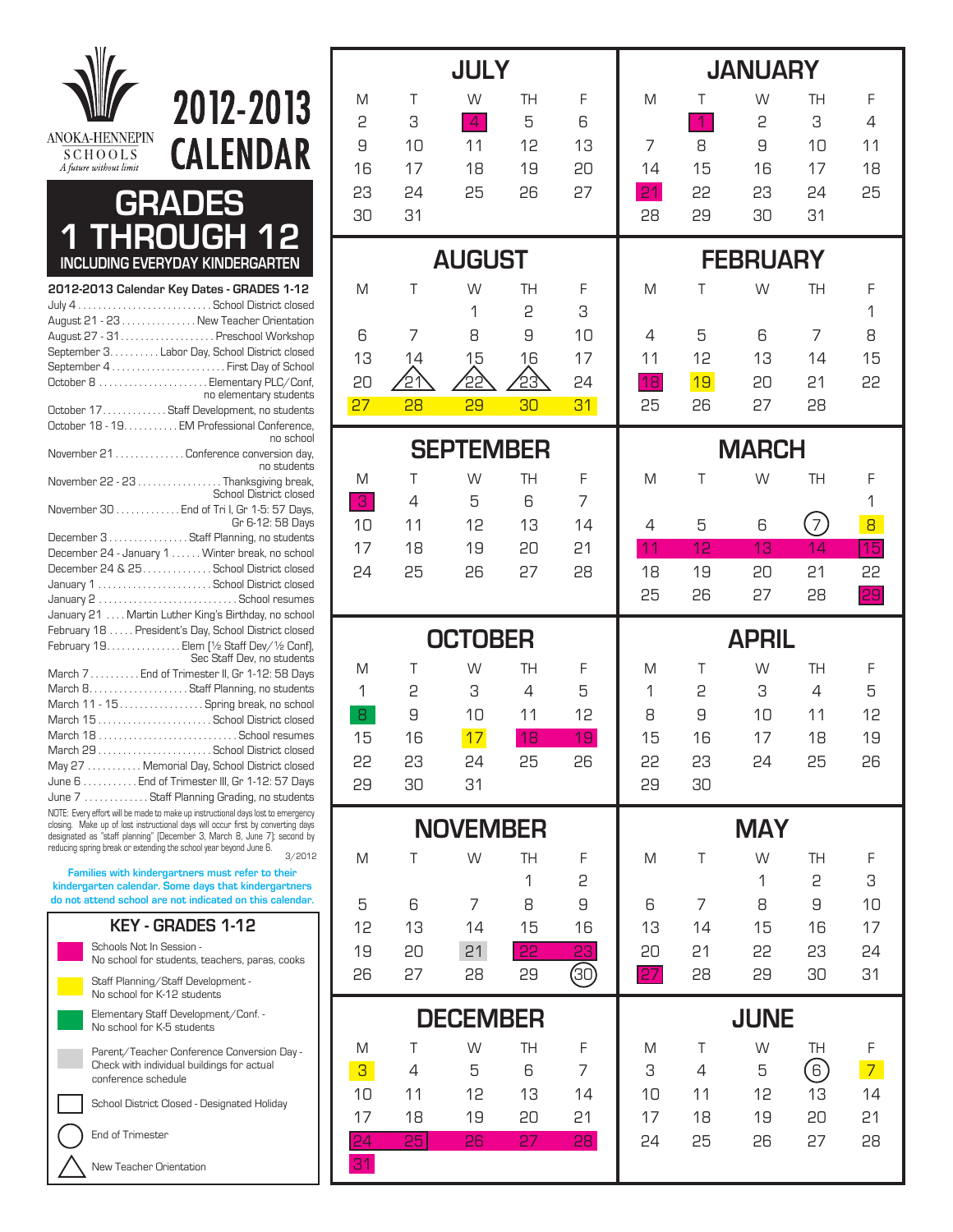

## **TEACHER DUTY DAYS**

2012-2013

**CALENDAR** 

| 2012-2013 Calendar Key Dates - Teacher Duty Days                                                                                                                                                                                                                                                                  |
|-------------------------------------------------------------------------------------------------------------------------------------------------------------------------------------------------------------------------------------------------------------------------------------------------------------------|
|                                                                                                                                                                                                                                                                                                                   |
| August 21 - 23 New Teacher Orientation                                                                                                                                                                                                                                                                            |
| August 27 - 31. Preschool Workshop                                                                                                                                                                                                                                                                                |
| September 3. Labor Day, School District closed                                                                                                                                                                                                                                                                    |
| September 4First Day of School                                                                                                                                                                                                                                                                                    |
| October 8Elementary PLC/Conf, no K-5 students                                                                                                                                                                                                                                                                     |
| October 17. Staff Development, no students                                                                                                                                                                                                                                                                        |
| October 18 - 19  EM Professional Conference,<br>no school                                                                                                                                                                                                                                                         |
| November 21 Conference conversion day,<br>no students                                                                                                                                                                                                                                                             |
| November 22 - 23 Thanksgiving break,<br>School District closed                                                                                                                                                                                                                                                    |
| November 30 End of Tri I, Gr 1-5: 57 Days,<br>Gr 6-12: 58 Days                                                                                                                                                                                                                                                    |
| December 3 Staff Planning, no students                                                                                                                                                                                                                                                                            |
| December 24 - January 1 Winter break, no school                                                                                                                                                                                                                                                                   |
| December 24 & 25. School District closed                                                                                                                                                                                                                                                                          |
| January 1  School District closed                                                                                                                                                                                                                                                                                 |
|                                                                                                                                                                                                                                                                                                                   |
| January 21  Martin Luther King's Birthday, no school                                                                                                                                                                                                                                                              |
| February 18 President's Day, School District closed                                                                                                                                                                                                                                                               |
| February 19. Elem [1/2 Staff Dev 1/2 Conf],<br>Sec Staff Dev, no students                                                                                                                                                                                                                                         |
| March 7 End of Trimester II, Gr 1-12: 58 Days                                                                                                                                                                                                                                                                     |
|                                                                                                                                                                                                                                                                                                                   |
| March 11 - 15 Spring break, no school                                                                                                                                                                                                                                                                             |
| March 15  School District closed                                                                                                                                                                                                                                                                                  |
| March 18 School resumes                                                                                                                                                                                                                                                                                           |
|                                                                                                                                                                                                                                                                                                                   |
| May 27  Memorial Day, School District closed                                                                                                                                                                                                                                                                      |
| June 6  End of Trimester III, Gr 1-12: 57 Days                                                                                                                                                                                                                                                                    |
| June 7  Staff Planning Grading, no students                                                                                                                                                                                                                                                                       |
| NOTE: Every effort will be made to make up instructional days lost to emergency<br>closing. Make up of lost instructional days will occur first by converting days<br>designated as "staff planning" (December 3, March 8, June 7); second by<br>reducing spring break or extending the school year heyond June B |

3/2012 ucing spring break or extending the school year beyond June 6



| <b>JULY</b><br>T<br>W<br>TH<br>M<br>F |                    |                      |             |                         | <b>JANUARY</b>   |                   |                 |                 |                   |
|---------------------------------------|--------------------|----------------------|-------------|-------------------------|------------------|-------------------|-----------------|-----------------|-------------------|
|                                       |                    |                      |             |                         | M                | Τ                 | W               | TH              | F                 |
| 2                                     | 3                  | $\overline{4}$       | 5           | 6                       |                  | $\overline{1}$    | 2 82            | 3 83            | 4 84              |
| 9                                     | 10                 | 11                   | 12          | 13                      | 7 85             | 8 86              | 9 87            | 10 88           | $11^{89}$         |
| 16<br>23                              | 17                 | 18                   | 19          | 20<br>27                | 14 90<br>21      | 1591<br>22 95     | 16 92<br>23 96  | 17 93<br>24 97  | 18 94<br>25 98    |
| 30                                    | 24<br>31           | 25                   | 26          |                         | 28 <sup>99</sup> | 29 100            | 30 101          | 31 102          |                   |
|                                       |                    |                      |             |                         |                  |                   |                 |                 |                   |
|                                       |                    | <b>AUGUST</b>        |             |                         |                  |                   | <b>FEBRUARY</b> |                 |                   |
| M                                     | Τ                  | W                    | TН          | F                       | M                | Τ                 | W               | <b>TH</b>       | F                 |
|                                       |                    | 1                    | 2           | З                       |                  |                   |                 |                 | 1<br>103          |
| 6<br>13                               | 7<br>14            | 8<br>15              | 9<br>16     | 10<br>17                | 4104<br>11 109   | 5 105<br>12 110   | 6 106<br>13 111 | 7107<br>14 112  | 8 108<br>15 113   |
| 20                                    | ∕21                |                      | 23          | 24                      | 18               | 19 114            | 20 115          | 21 116          | 22 117            |
| 27 <sub>1</sub>                       | 28 <sub>2</sub>    | 293                  | 30 4        | 31 <sub>5</sub>         | 25 118           | 26 119            | 27 120          | 28 121          |                   |
|                                       |                    |                      |             |                         |                  |                   |                 |                 |                   |
|                                       |                    | <b>SEPTEMBER</b>     |             |                         |                  |                   | <b>MARCH</b>    |                 |                   |
| M                                     | Τ                  | W                    | TH          | F                       | M                | Τ                 | W               | <b>TH</b>       | F                 |
| $\mathbf{B}$<br>10 10                 | 4<br>6<br>1111     | 5<br>7<br>1212       | 6 s<br>1313 | 7 <sub>9</sub><br>14.14 | 4 123            | 5 124             | 6 125           | $7)$ 126+1      | 1<br>122<br>8 128 |
| 17 15                                 | 18 16              | 19 17                | 20 18       | 2119                    | 11               | 12                | 13              | 14              | 15                |
| 24 20                                 | 25 21              | 26 22                | 2723        | 28 24                   | 18 129           | 19 130            | 20 131          | 21 132          | 22 133            |
|                                       |                    |                      |             |                         | 25 134           | 26 135            | 27 136          | 28 137          | 29                |
|                                       |                    |                      |             |                         |                  |                   |                 |                 |                   |
|                                       |                    |                      |             |                         |                  |                   |                 |                 |                   |
|                                       |                    | <b>OCTOBER</b>       |             |                         |                  |                   | <b>APRIL</b>    |                 |                   |
| M                                     | Τ                  | W                    | TН          | F                       | M                | Τ                 | W               | TH              | F                 |
| 125<br> 30                            | 2<br>26<br>9<br>31 | З<br>27              | 4.28        | 5<br>29                 | 1 138<br>8 143   | 2<br>139<br>9 144 | 3140<br>10145   | 4 141<br>11 146 | 5 142             |
| 8<br>1535                             | 16 36              | 1032                 | 1133<br>18  | 12 34<br>19             | 15 148           | 16 149            | 17 150          | 18 151          | 12 147<br>19 152  |
| 22 38                                 | 23 39              | 1737<br>24 40        | 25 41       | 26 42                   | 22 153           | 23 154            | 24 155          | 25 156          | 26 157            |
| 29 43                                 | 30 44              | 31 45                |             |                         | 29 158           | 30 159            |                 |                 |                   |
|                                       |                    |                      |             |                         |                  |                   |                 |                 |                   |
| M                                     | T                  | <b>NOVEMBER</b><br>W | TH          | F                       | M                | Τ                 | MAY<br>W        | <b>TH</b>       | F                 |
|                                       |                    |                      | 1<br>46     | 247                     |                  |                   | 1.160           | 2 161           | 3 162             |
| 5 48                                  | 6 49               | 750                  | 8 51        | 9 52                    | 6 163            | 7 164             | 8 165           | 9 166           | 10 167            |
| 12 53                                 | 13 54              | 14 55                | 15 56       | 16 57                   | 13 168           | 14 169            | 15 170          | 16 171          | 17 172            |
| 19 58                                 | 20 59              | $21$ 60+1            | 22          | 23                      | 20 173           | 21 174            | 22 175          | 23 176          | 24 177+1          |
| 26 62                                 | 27 63              | 28 64                | 29 65       | (30) 66                 | 27               | 28 179            | 29 180          | 30 181          | 31 182            |
|                                       |                    | <b>DECEMBER</b>      |             |                         |                  |                   | <b>JUNE</b>     |                 |                   |
| M                                     | $\top$             | W                    | <b>TH</b>   | F                       | M                | $\top$            | W               | TH              | F                 |
| <b>3</b> 67                           | 4 68               | 5 69                 | 6 70        | 7.71                    | 3 183            | 4 184             | 5 185           | $(6)$ 186       | $7$ 187           |
| 10 <sub>72</sub>                      | 11 <sub>73</sub>   | 12 74                | 13 75       | 14 76                   | 10               | 11                | 12              | 13              | 14                |
| 17 <sub>77</sub>                      | 18 78              | 19 79                | 20 80       | 21 81                   | 17               | 18                | 19              | 20              | 21                |
| 24<br>31                              | 25                 | 26                   | 27          | 28                      | 24               | 25                | 26              | 27              | 28                |